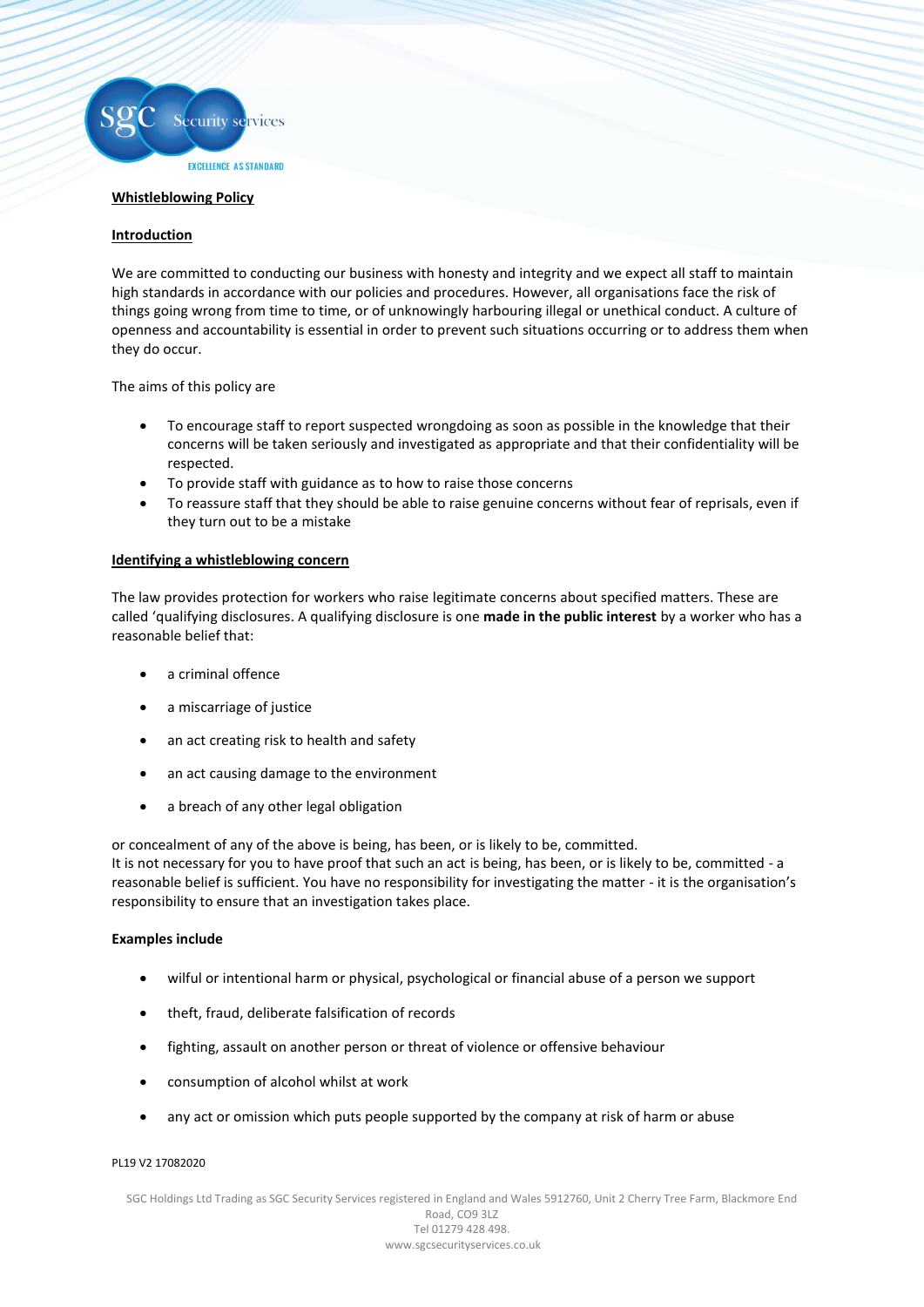

- EXCELLENCE AS STANDARD
- deliberate disregard of a safety regulation or requirement
- sleeping on duty unless expressly permitted.

There may be times when areas of practice raise concerns which need to be acknowledged and addressed. This is especially important in our organisation as the majority of our activity is in areas that may require subjective judgement on how care, support and services should be provided. There may also be times when you become aware of practices, actions or inactions which occur where you work that you do not agree with and which you believe could have serious consequences for the people we support, the people we employ or the organisation.

Employees may also disclose alleged wrongdoing or malpractice to certain specified bodies in circumstances where the alleged wrongdoing or malpractice falls within that body's remit, such as the Health and Safety Executive or the Financial Conduct Authority.

# **Reporting a concern**

It may not be easy for a member of staff to report concerns, particularly relating to malpractice, dangerous activities, abuse, fraud or corruption. Any concerns, however, must be brought forward as early as possible, thus reducing the risk of any problem becoming more serious.

You should be prepared to set out the background and history of your concern, giving names, dates and places where possible, and the reason why you are particularly concerned about the situation. You do not have to be able to prove the allegations, but you do need to have a reasonable and genuine belief that the information you have is true and you are acting in the public interest. Some allegations may prove to be unfounded, but we would prefer the issue or concern to be raised, rather than run the risk of not detecting a problem early on.

Often it is possible, and appropriate, to raise a concern directly with your manager through personal contact or by telephone. E-mail also provides a quick way to bring something to the attention of a manager who may be 'off-site'. If the issue is complex a detailed email or letter may help, ensure your concerns are fully understood.

# **Who to report to**

In most cases, you should be able to raise concerns with your immediate manager or, if the concern relates to your manager, to someone higher up the management chain.

# **Protection for the whistle-blower**

If you make a qualifying disclosure, you have the right not to be dismissed, subjected to any other detriment, or victimised, because you have made a disclosure. This could include demotion, being allocated all the worst jobs or forced to work excessive overtime.

We are committed to supporting you if you disclose information in line with this policy and will strive to protect you from any repercussions. We also wish to make it clear that, as far as is possible, by disclosing concerns your career with the organisation will not be affected.

This will apply even in cases where you have come forward in good faith, but the allegation later turns out to be unjustified.

# PL19 V2 17082020

SGC Holdings Ltd Trading as SGC Security Services registered in England and Wales 5912760, Unit 2 Cherry Tree Farm, Blackmore End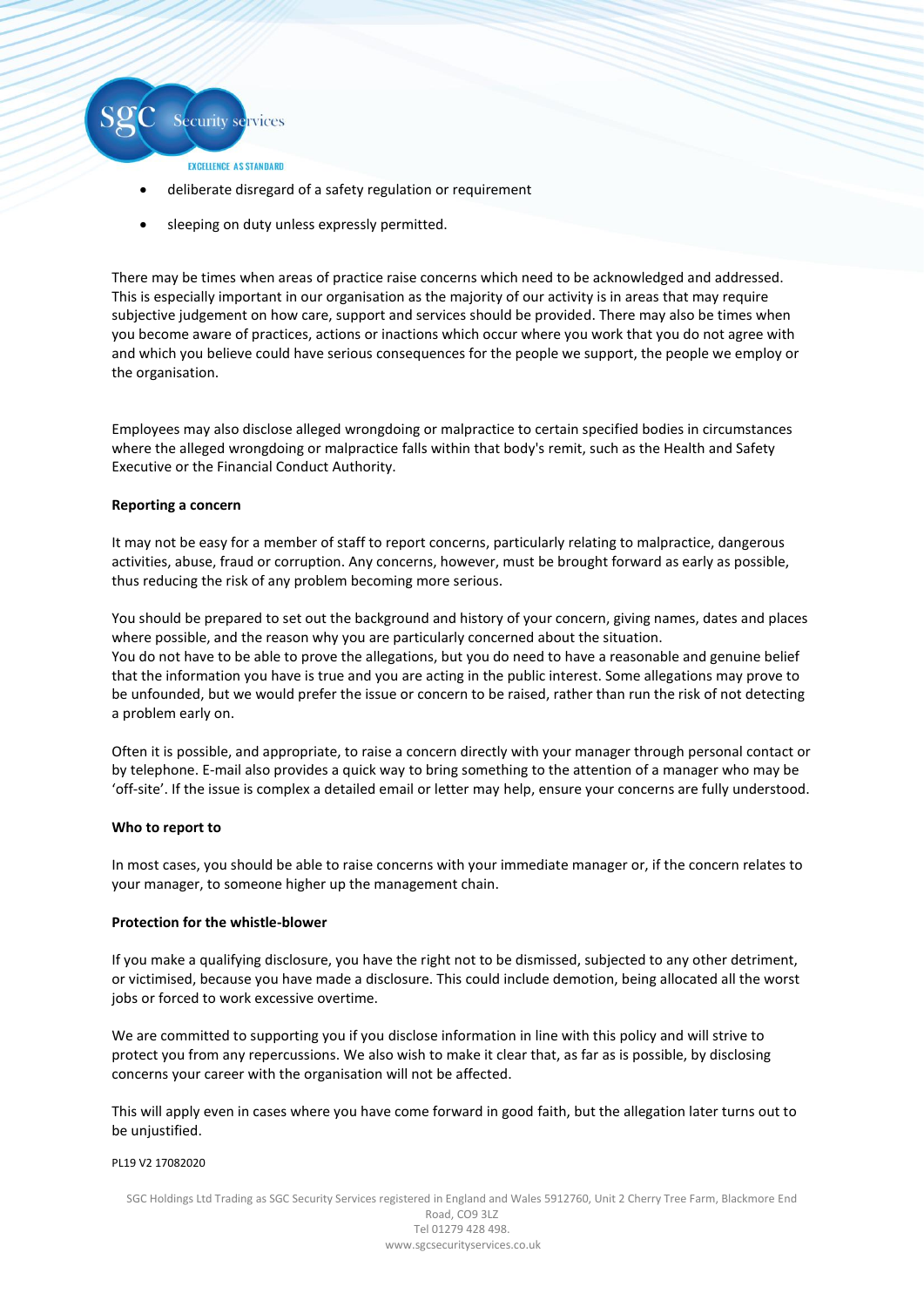

Confidentiality will be respected as far as possible if requested by you. However, it is important to note that there may be times when we are unable to honour this due to the nature of the allegation and the course of action that needs to be taken.

It must be understood that protection under this procedure will not apply if you knowingly and/or maliciously make false allegations against a colleague. In these circumstances, you may become subject to investigation and possible disciplinary action.

# **Investigation**

On receiving a whistleblowing alert, a senior manager will appoint someone with an appropriate background to undertake an investigation. Wherever possible, when outside agencies also carry out an investigation, we will endeavour to carry out the internal investigation in conjunction with the external investigation. The person appointed to be the investigating officer will usually be an experienced member of the Compliance Team. In exceptional circumstances, an independent person may be appointed to undertake the task. The investigating officer will have the right in serious cases to recommend suspension where he/she feels that it is appropriate.

The investigating officer will take whatever action is necessary to ensure a comprehensive investigation is undertaken into the area of concern. This may involve interviewing our staff and other relevant people, checking documentation and records and visiting our premises. It should be noted that the completion of an internal investigation does not prevent a separate disciplinary hearing, external enquiry or referral to another statutory body – for example, the Information Commissioner.

The report of the investigating officer will be returned to the originating senior manager who will refer it to the ET with any recommendations for action.

Any whistleblowing alert will be dealt with as quickly as practically possible. You will be kept informed of progress during the investigation and provided with a summary of the investigation, an outline of its findings and any action taken.

A summary of concerns raised under this policy and whether substantiated or not will be submitted routinely to the Management

#### **Retraction of allegation**

Once the disclosure has been made you can retract it at any time, but the organisation reserves the right to proceed with the investigation, even if you do not wish to proceed further.

#### **Things to consider**

This policy should only be used as outlined above. Careful consideration should be given as to whether other procedures – such as those for grievances or complaints – are more appropriate for resolving the matter before the whistleblowing process is invoked.

It is recognised that there may be occasions when, for various reasons, it will not be possible to fully substantiate the information you provide. Such cases will be treated with extreme sensitivity and special consideration will be given to supporting you within the workplace.

#### PL19 V2 17082020

SGC Holdings Ltd Trading as SGC Security Services registered in England and Wales 5912760, Unit 2 Cherry Tree Farm, Blackmore End Road, CO9 3LZ Tel 01279 428 498. www.sgcsecurityservices.co.uk